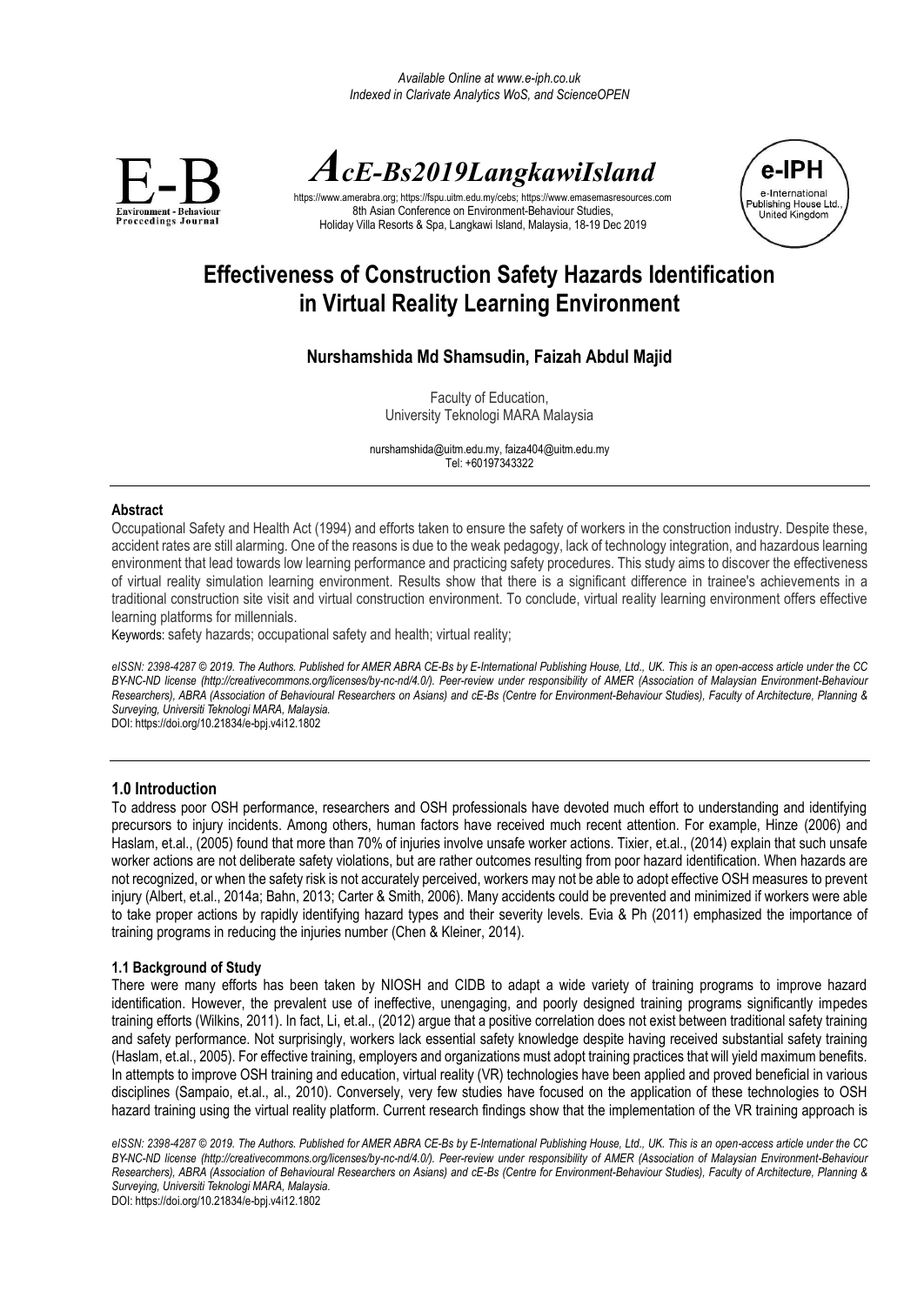promising not only in reducing cost; however it is promoting efficient, effective training effort but also able to aim towards accurate and precise training objectives.

# **2.0 Literature Review**

#### **2.1 Effectiveness of OSH training**

Training Transfer, although practical training can improve safety knowledge, it is not sufficient by itself to yield expected benefits. This is because workers often fail to apply learned concepts and skills once they return to work (Blume, et.al., 2010). In other words, knowledge transfer is not equivalent to training transfer or the application of learned concepts in practice. In fact, in most cases, only 10–15% of training expenditure translates into noticeable improvements in work practices and performance; the rest generally reduces to wasted resources (Cromwell & Kolb, 2004). Evidence for the failure of training transfer is abundant within the construction industry. A plausible explanation for this disconnect between safety knowledge gain and objective safety outcomes is the failure of training transfer. Given that only a small fraction of training expenditure translates into tangible safety benefits (∼10–15%), even a minor increase in training transfer (e.g., by 30–50%) can dramatically enhance safety performance. Therefore, identifying and implementing training transfer elements that facilitate the transfer of training is particularly essential for the construction industry.

# **2.2 Transfer of Training**

To increase the effectiveness of training, it is best to consider the level of engagement during training and how much training can be transferred. In the context of Occupational Safety and Health training transfer should happen at the workplace to reduce the rate of injuries and fatalities and to increase safety performance. According to Holton (2005), one cause of failure to transfer is that training design rarely provides for the transfer of learning. That is, cognitive learning may well occur, but program participants may not have an opportunity to practice the training in a job context or may not be taught how to apply their knowledge on the job. So the training itself can have a direct influence on the transfer of training.

# **Training Design of Virtual Reality and Performance**

The purpose of the study by Joo et.al., (2011) the study described by Rosen (2009) is among the first of its kind to investigate systematically the effect of learning with integrated animations on the transfer of knowledge and on motivation to learn science and technology. The results showed a significant effect of the narrative and immersion phase, and significant interactions between narrative and immersion,.This study to formulate of the formation of hypotheses H1a and H1b.

**Hypothesis 1a:** There is a positive relationship between HI-VRS features and learning performance.

**Hypothesis 1b:** There is a positive relationship between HI-VRS features and OSH performance.

Involvement and immersion in learning in a study by Hamari et.al., (2016) focus game-based learning environment. Riva et al., (2007) conduct a study to analyze the advantages of using VR as an effective medium. In general, this study wants to confirm that there is a relationship between presence and emotion. The results of the study highlight that the results confirm the effectiveness of VR as an effective medium: interactions with "anxious" and "relaxed" virtual environments produce anxiety and relaxation. The results of this study emphasize that in the use of virtual reality, the importance of interactive elements in the development of virtual reality simulations. Hence H2A and H2B is formulated,

Hypotheses 2a: There is a positive relationship between HI-VRS Immersion and learning performance.

Hypothesis 2b: There is a positive relationship between HI-VRS Immersion and OSH performance.

Chi et.al., (2010) The purpose of this study is to design and develop the Interactive Physical Learning Environment, the PILE system, with the realization of virtual reality simulations. This system includes learning activities comprising six levels, and each stage is designed with different devices. Among the critical findings, the interactions that exist within the virtual reality are the essential element that causes a significant impact on effective learning outcomes. VR applications increase usage in psychological research. Wilson et al, (2015) focus of the study is focused on the field of visual perception, where both VR's advantages and challenges are crucial. Visualization is to realize the interaction with the user to improve the development of virtual reality applications. Therefore, this study formulates on the hypotheses of H3a and H3b of this study.

Hypotheses 3a: There is a positive relationship between HI-VRS Interaction and learning performance.

Hypothesis 3b: There is a positive relationship between HI-VRS Interaction and OSH performance.

#### **Training Using Virtual Reality and Reaction**

Hussein & Nätterdal (2015) study on astronomy learning using virtual reality among 20 students and five educators through interviews. By analyzing the results, it is have found that VR is especially useful in subjects where an interactive environment is needed. Chaisanit (2017) examine the satisfaction of learners towards the interactive simulation and virtual reality museum: the tradition of Chonburi province. The sampling group of this study was 40 learners. The satisfaction of interactive and content on the interactive simulation and virtual is considered moderate. Lee et. al., (2009) to compare the effectiveness of a desktop virtual reality-based learning environment with a conventional classroom learning practice. The learning effectiveness was measured through academic performance, perceived learning, and satisfaction. There was a significant difference in academic performance, perceived learning, and satisfaction between the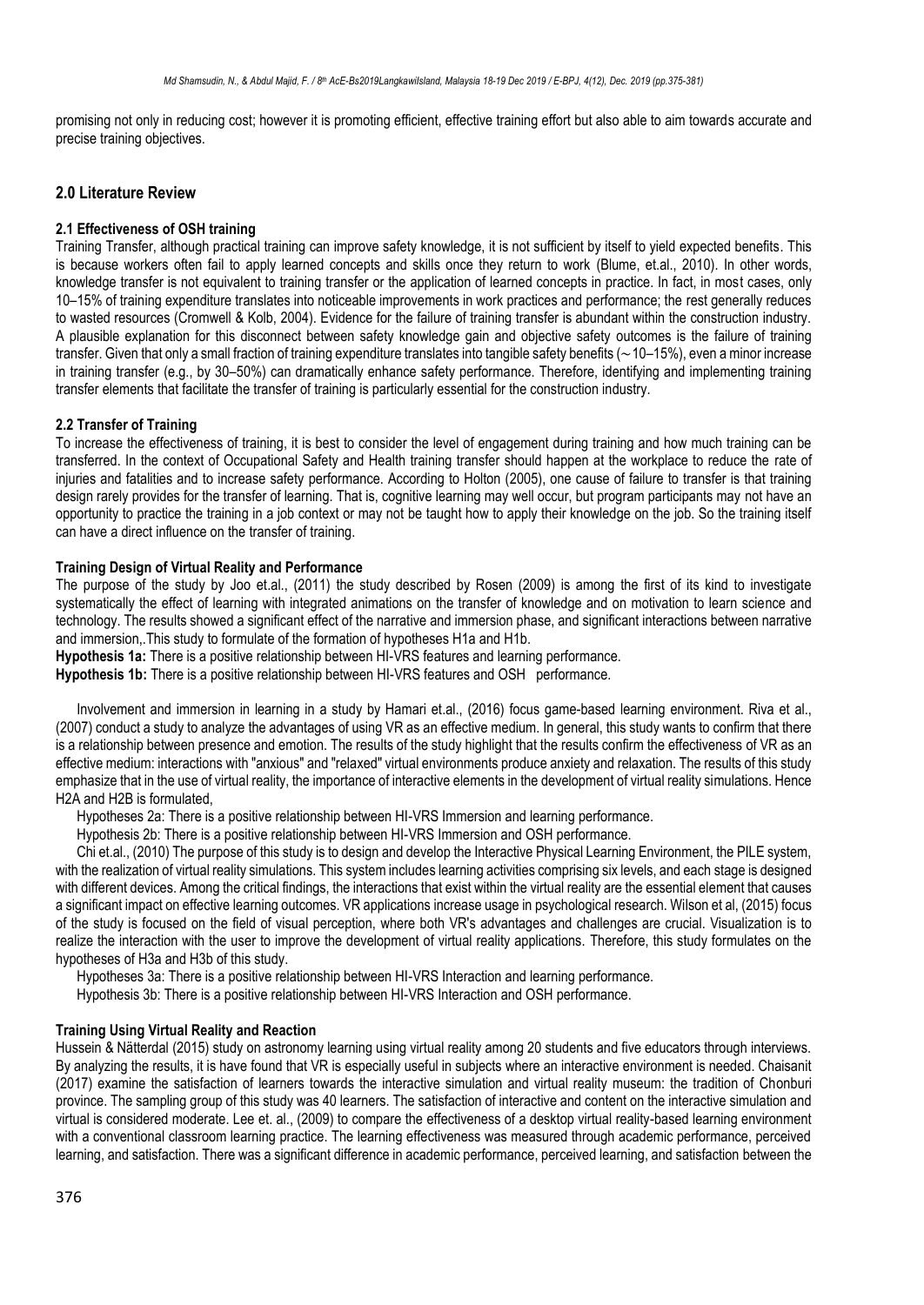two groups. It was concluded that the virtual desktop reality instructional program positively affects the students' academic achievement and their perceived learning quality and satisfaction.

## **3.0 Method**

This stage of study involves a quantitative approach. The objective of this stage is to gain the effectiveness of training using developed training simulations prototype, HI-VRS. The evaluation phase adapted Kirkpatrick (2006) that involve three levels of evaluation are followed intimately involved three levels which are;

Evaluation Level 2: To evaluate trainee learning performance on the application of HI-VRS during hazard identification at a construction site in SSS training. (Knowledge and skills changes).

Evaluation Level 3: To evaluate trainee safety performance at the workplace on the application of HI-VRS after hazard identification training. (Behaviour changes).

#### **3.1 Instruments**

For evaluation of the effectiveness of HI-VRS training simulations prototype towards trainee ability on hazard, identifications include HI-VRS. The questionnaire was developed based on a few adaptations (Warmer & Singer, 2005). There are 32 items developed and divided into themes. The items were examined and validated by two experts in virtual reality and instructional technology.

#### **3.2 Data Analysis using PLS-SEM for Quantitative (Evaluation)**

PLS-SEMM is choosing to provide model latent psychometrics variables. The PLS-SEM is for model and hypotheses testing because it can be used for non-parametric and method for the prediction-oriented study. The model-testing was conducted via the componentbased Partial Least Squares Structural Equation Modeling (PLS-SEM) in SmartPLS 3.0 M3 (Ringle et.al., 2005). PLS estimation is nonparametric, and no restrictive assumptions about the distributions of the data. Secondly, PLS-SEM is a more suitable method for prediction-oriented studies (such as the present study). In PLS-SEM, two types of measurement were conducted on i) measurement model and ii) structural model

#### **Measurement Model**

The evaluation of the Measurement model involves on validity and reliability. Involve four assessments on construct validity, convergent validity, discriminant validity, and reliability analysis.

#### **Structural Model**

The structural model assessed through the bootstrapping procedure using 5000 samples. This procedure conducted as suggested by Henseler, et.al., (2009) Hair, et.al., (2011) Henseler, et.al., (2016) is to examine the path coefficient significance.

# **4.0 Results**

#### **Data Preparation for Analysis using PLS-SEM**

Before data analysis can be conducted, the collected data was examined thoroughly through its accuracy of data entry, outliers, and data distribution. Data screening was carried with the recognizing of missing data, outliers, normality, and linearity.

| Table 1: Collinearity Statistics (VIF) |          |        |  |  |
|----------------------------------------|----------|--------|--|--|
|                                        | Learning | Safety |  |  |
| Engagement                             | 1.308    | 1.452  |  |  |
| <b>HI-VRS</b>                          | 1.395    | 1.511  |  |  |
| Immersion                              | 1.080    | 1.100  |  |  |
| Learning                               |          | 1.443  |  |  |
| Safety                                 |          |        |  |  |

#### **Measurement Model**

To evaluate the measurement model, it is involved two criteria, which are validity and reliability. For the assessment of reflective measurement items Hair (2017) recommends applying the construct validity, convergent validity, and discriminant validity. The measurement model then proceeds with reliability analysis.

#### **a. Construct Validity**

According to Sekaran & Bougie (2010), construct validity determine that it refers to the degree to the results obtained from the use of measure that could fit the theories upon which the test is developed. Hair (2014) stated that it is essential that the indicator loading is 0.7; however, there are also could be used between 0.4-0.7. Therefore, the cut-off for factor loadings in the present study is 0.4. Manifest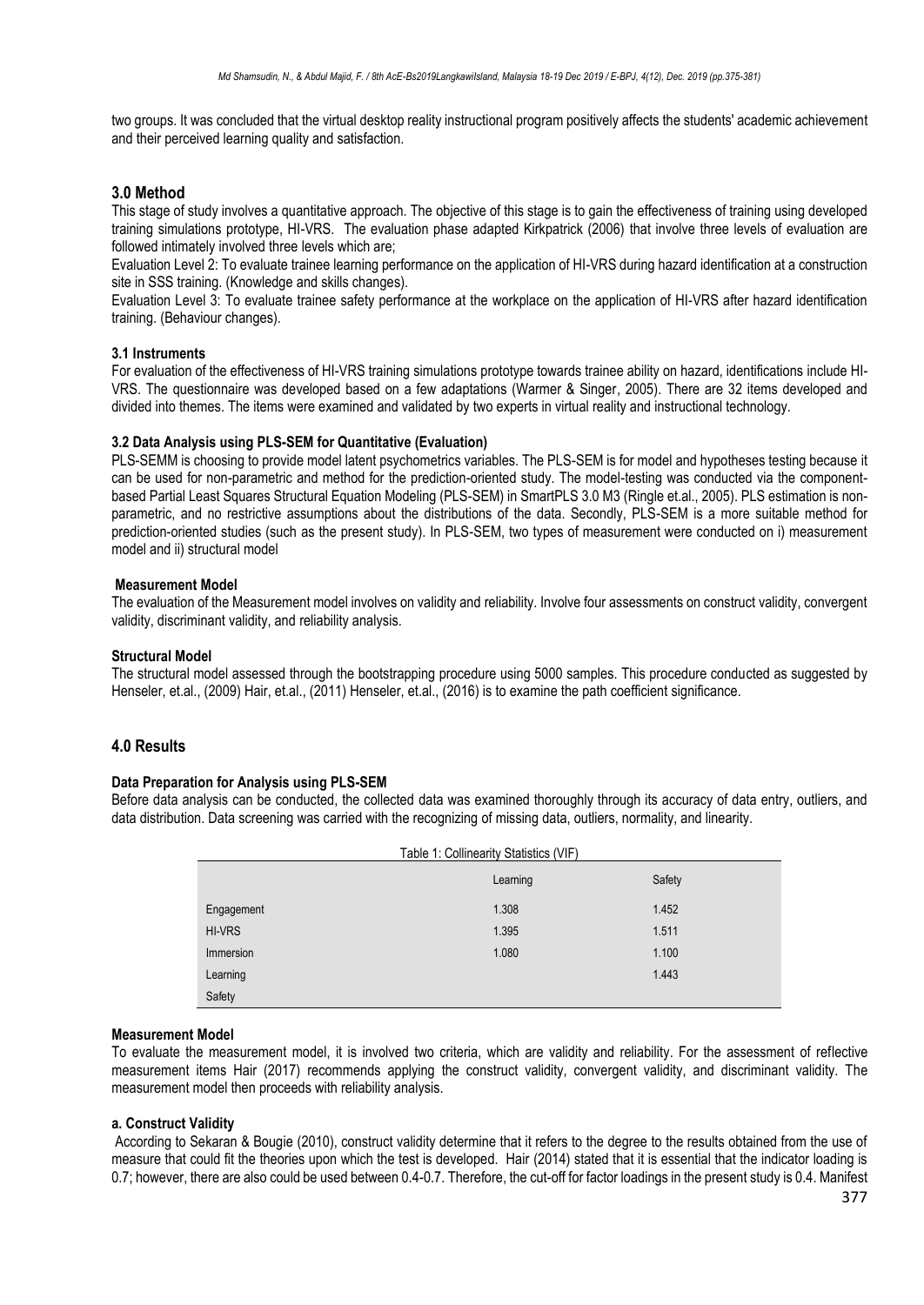variables with outer loading 0.7 or higher are considered highly satisfactory While loading value of 0.5 is regarded as acceptable, the manifest variables with loading value of less than 0.5 should be dropped Hulland (1999) argued that 0.4 should be the acceptable loading value where Henseler, et.al.,(2014) suggested that manifest variable with loading values between 0.4 and 0.7 should be reviewed before elimination. If the elimination of these indicators increases the composite reliability, then discard or otherwise maintain the factors. Even though for this study, the cut-off value taken for outer loading is 0.5, an iterative process is adopted for the elimination of the manifest variables by considering Henseler, et.al., (2014) suggestion.

# **b. Convergent Validity**

The convergent validity of the measurement is usually ascertained by examining the loadings, average variance extracted (AVE), and the composite reliability (Gholami, et.al., 2013). Researchers are recommended to use factor loadings, composite reliability (CR), and average variance extracted (AVE) for the assessment of convergent validity (Hair, et.al., 2012).

# **c. Discriminant Validity**

There has been recent criticism that the Fornell-Larcker (1981) criterion does not reliably detect the lack of discriminant validity in common research situations (Henseler, et.al., 2015). Discriminant validity in this study, as presented in Table 4.61, the diagonal elements denoted that the average variance square root that gained from the latent constructs. To this point, discriminant validity is said to be confirmed if the diagonal elements are higher compared to the other off-diagonal elements in the rows and columns. Hence, this was the case in the correlation matrix, and discriminant validity is confirmed.

|               | Engagement | <b>HI-VRS</b> | Immersion | Learning | Safety |
|---------------|------------|---------------|-----------|----------|--------|
| Engagement    | 0.790      |               |           |          |        |
| <b>HI-VRS</b> | 0.485      | 0.811         |           |          |        |
| Immersion     | $-0.110$   | $-0.271$      | 0.754     |          |        |
| Learning      | 0.466      | 0.469         | $-0.231$  | 0.977    |        |
| Safety        | 0.362      | 0.725         | $-0.089$  | 0.439    | 0.789  |



Figure 1: Measurement Model

# **Reliability Analysis**

Composite reliability is applied for the assessment of inter-items consistency, as stated by Hair et.al., (2014). The recommended CR values need to exceed more than 0.7 Hair (2011). The CR value for each construct is as below. It is evident from the values that the recommended value is exceeded, as shown in Table 4.62.

| Table 3: Composite Reliabilities of Constructs |       |                            |  |  |
|------------------------------------------------|-------|----------------------------|--|--|
| Construct                                      | Items | Composite Reliability (CR) |  |  |
| Hi-VRS                                         |       | 0.939                      |  |  |
| <b>IMMERSION</b>                               |       | 0.911                      |  |  |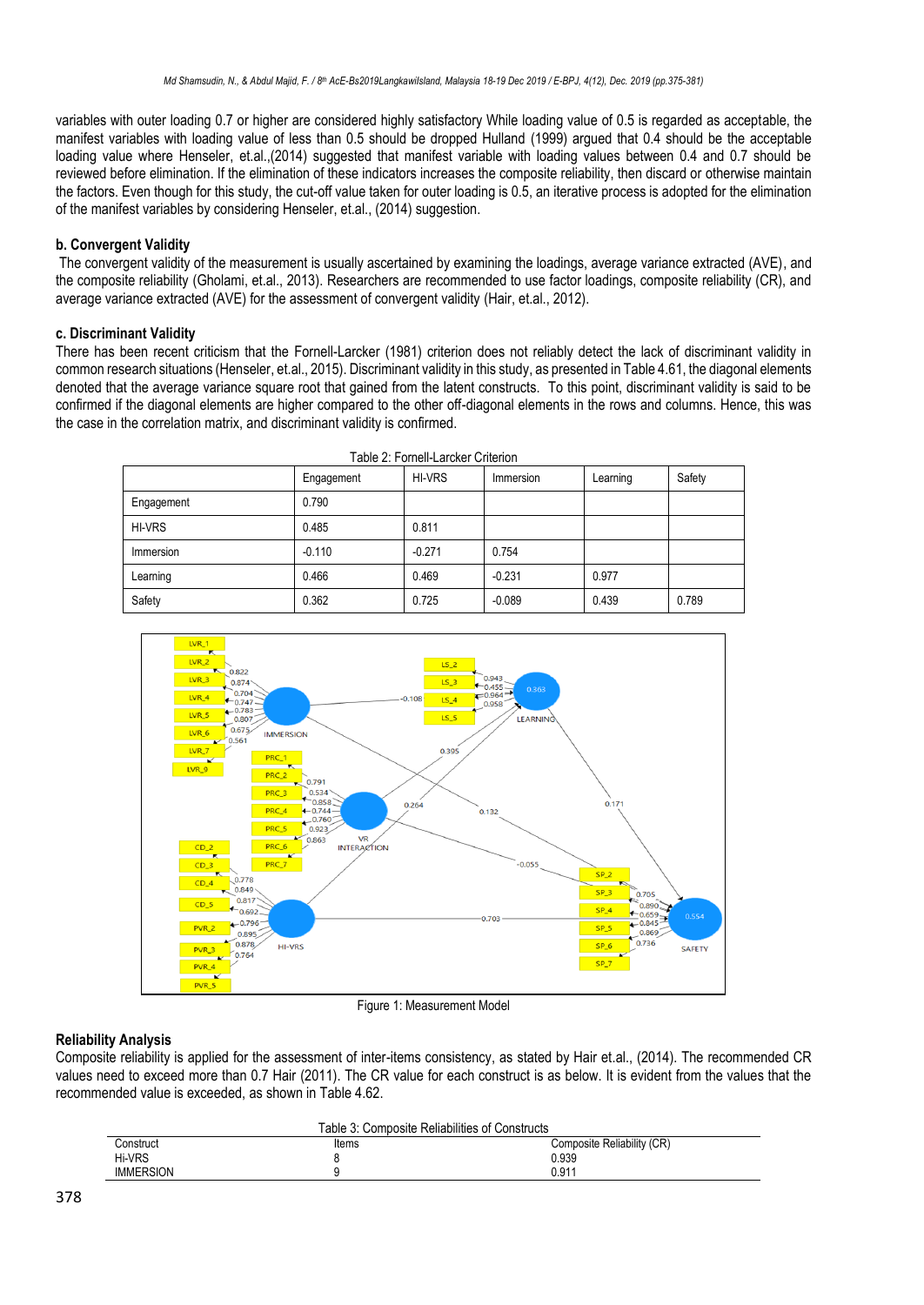| <b>INTERACTION</b>     | 0.92  |  |
|------------------------|-------|--|
|                        |       |  |
| LEARNING PERFORMANCE   | 0.913 |  |
|                        |       |  |
| <b>OSH PERFORMANCE</b> | 0.907 |  |

#### **Structural Model**

The structural model was assessed using a bootstrapping procedure with 5000 bootstrap samples and 316 cases. The first step involves the assessment of the significance of the direct relationship of the structural model, and the significance of the structural model through mediator effects was also assessed.



Figure 2: Structural Model

#### **Assessment of Significance of the Structural Model (Direct Relationship)**

The assessment will involve three main designs of HI-VRS; features, immersion, and interaction. For virtual training features, the structural model estimates, including the direct relationship. The first proposed Hypotheses 1a: There is a positive relationship between HI-VRS features and learning performance, a significant relationship between the two variables at (β=0.264, t= 4.368p< p<0.01), indicating support for Hypothesis1a.Hypotheses 1b proposed that HI-VRS features positively related to OSH performance shows a significant relationship between HI-VRS Features and OSH performance at (β=0.703, t= 13.127p< p<0.01) indicating support for this hypotheses.

For virtual immersion, moving on to Hypotheses 2a, it is predicted a significant relationship between HI-VRS immersion and learning performance; however, the result showed a negative relationship and no significant relationship between the two at (β=-0.108, t=1.93, p<0.01), indicating that this hypothesis is rejected. Hypotheses 2b proposed to show that there is a positive relationship between HI-VRS Immersion and OSH performance. The result shows that there is a significant relationship between immersion and OSH performance. (β=0.132, t= 2.203, p<0.01).

For virtual interaction, Hypotheses 3a p

roposed that there is a positive relationship between HI-VRS Interaction and learning performance. Results show a significant relationship exists between these two variables at (β=0395, t=7.503, p<0.01); therefore, this hypothesis is accepted. While Hypotheses 3b; this is to relate between HI-VRS Interaction and OSH performance; however, results show that a negative relationship and no relationship between the two variables at (β=-0.055, t=0.993, p>0.05). Hypotheses 6 used to relate Learning and OSH performance, and results show that  $(\beta = 0.171, t = 2.438, p < 0.01)$  indicating that this hypothesis is accepted.

## **5.0 Discussions**

In this study investigated the impact of interaction and immersion and VR features on learning in virtual environments. The study suggests that educational virtual reality can effectively engage students in a learning activity, as demonstrated by heightening levels of engagement through interaction, and immersion VR features and that this may be activated by increasing levels of interactions. The results specifically showed that interaction in the virtual environment had a positive effect on learning. Immersion, in this study, on the other hand, did not have a significant effect.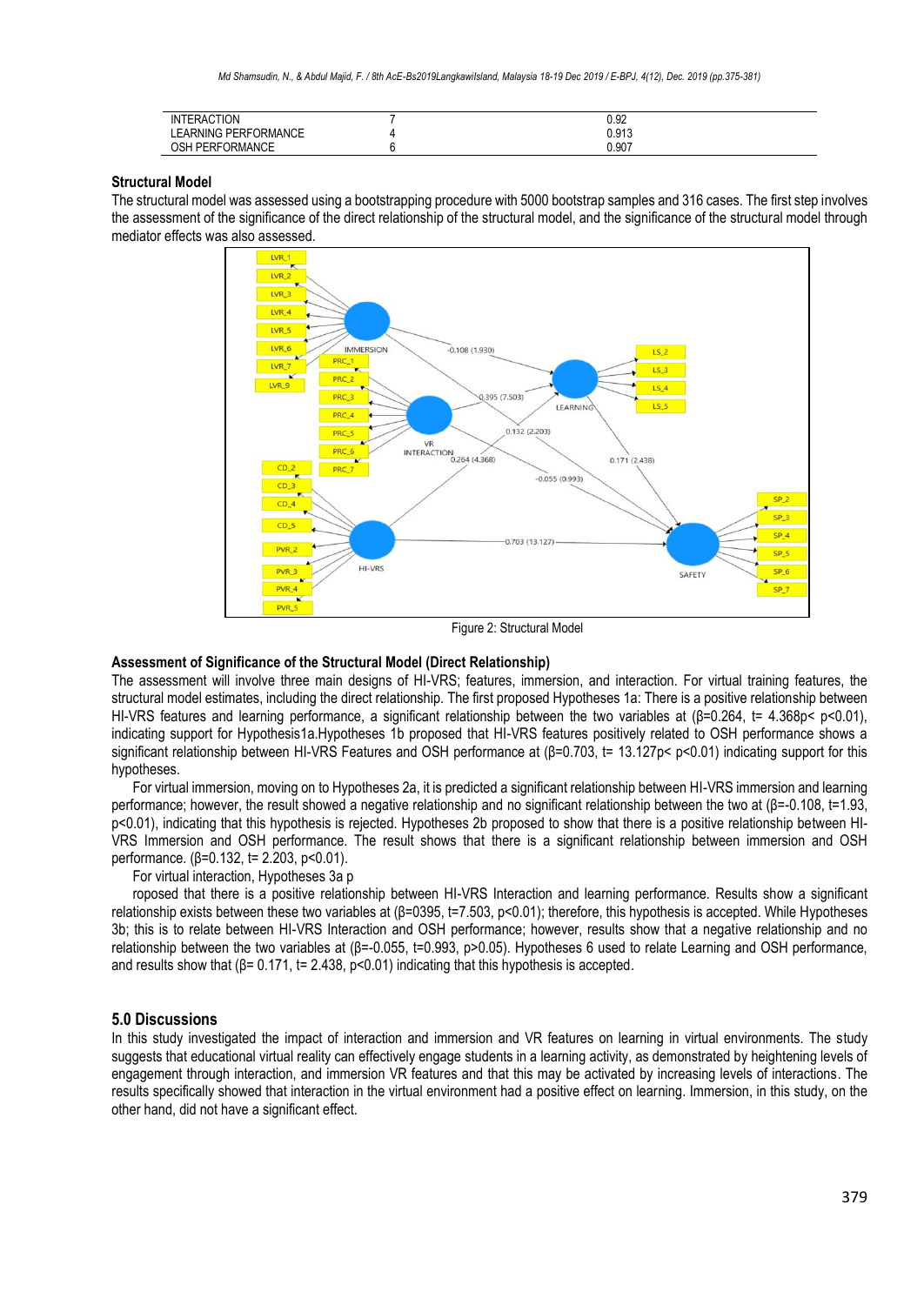#### **i. Virtual Features**

This study investigated the impact of VR features on learning in virtual environments. The present study suggests that virtual reality can effectively engage students in a learning activity, as demonstrated by heightening levels of engagement through interaction, and immersion VR features and that this may be activated by increasing levels of interactions. The results specifically showed that interaction in the virtual environment had a positive effect on learning. Immersion, in this study, on the other hand, did not have a significant effect. This finding is consistent with those by Riva (2007) and Chin (2010), which found that there is an influence of Virtual features and learning and OSH performance.

# **ii. Virtual Reality Immersion**

Liebert (2001) stated that immersion is engaged through a mediated environment. Simulation promotes learning engagement.( Hence, learning skills that involve procedural skills Darragh, et.al., (2016) will have a great advantage. Virtual reality simulation has its advantage by having the immersion in the simulation. Immersions encourage engagement that could influence on the improvements of procedural skills and knowledge. Darragh et.al., (2016) recommend that immersion could have a great impact on the trainees on performing the job after training has been attended. Liebert (2001) also argues that immersion is the senses that are engaged in the training environment. However, learning is unable to be mediated by immersion. This happens when immersion can be misinterpreted, especially among firsttime users of virtual reality. Immersion may not be able to encourage active learning; it is focusing on passive learning. Immersion of virtual reality could impact on OSH performance since that HI-VRS provide a complete and optimum learning experience. Immersion is not able to influence learning directly as it serves as a passive simulation. Liebert (2001) stated that feeling immerse could also contribute to VR sickness, especially among the first-time user.

#### **iii. VR Interaction**

The findings of the study show that there is a positive relationship between HI-VRS Interaction and learning performance. VR is a new technology that provides interaction with learning content. This will potentially deepen the learning effect when the learners are actively constructing new knowledge Hanson & Shelton (2008) through virtual environments. Virtual reality causes the learner to cognitively process the learning material more deeply; learners can acquire knowledge and skills effectively. The ability to provide highly interactive learning experiences is one of the best-valued in virtual reality. Virtual reality interactions offer a learning process; the interaction that occurs in HI-VRS is valuable for hazard identification training substitute for real experience. Huang, et.al., (2010) stated that virtual reality interaction is a crucial factor to affect learning performance. Interactions could provide a highly satisfactory VR environment for users if march-in-place detection devices for mobile phones that can be popularized are developed steadily following the concept of hardware that can accurately detect hand motions through low-priced devices Finding of the study shows that there is no relationship between VR interaction and OSH performance.

#### **6.0 Conclusions**

This study has a great impact on the implementation of Occupational Safety and Health training and to the construction industry as well. The design of this study conducted gave contributed to the important findings between the current practices and proposed training approach. The utilization of designing and developing mobile virtual reality is also made the study align with the cutting edge of society compared to passive classroom-based training and hazardous site-practical, which are less effective.

#### **References**

Albert, A., Hallowell, M. R., Kleiner, B., Chen, A., & Golparvar-Fard, M. (2014). Enhancing construction hazard recognition with high-fidelity augmented virtuality. *Journal of Construction Engineering and Management*, *140*(7), 04014024.

Blume, B. D., Ford, J. K., Baldwin, T. T., & Huang, J. L. (2010). Transfer of training: A meta-analytic review 10-28.*Journal of Management*, *36*(4), 1065-1105.

Burke, M. J., Salvador, R. O., Smith-Crowe, K., Chan-Serafin, S., Smith, A., & Sonesh, S. (2011). The dread factor: How hazards and safety training influence learning and performance. *Journal of Applied Psychology*, *96*(1), 46.

Chen, A., Golparvar-Fard, M., & Kleiner, B. (2014). Saves An augmented virtuality strategy for training construction hazard recognition. In *Construction Research Congress 2014: Construction in a Global Network* (pp. 2345-2354).

Evia, C. (2010). Localizing and designing computer-based safety training solutions for Hispanic construction workers. *Journal of Construction Engineering and Management*, *137*(6), 452-459.

Gambatese, J. A., Behm, M., & Hinze, J. W. (2005). Viability of designing for construction worker safety. *Journal of construction engineering and management*, *131*(9), 1029-1036.

Hair, J. F., Sarstedt, M., Ringle, C. M., & Mena, J. A. (2012). An assessment of the use of partial least squares structural equation modelling in marketing research. *Journal of the academy of marketing science*, *40*(3), 414-433.

Hair, J. F., Ringle, C. M., & Sarstedt, M. (2011). PLS-SEM: Indeed a silver bullet. *Journal of Marketing Theory and Practice*, *19*(2), 139-152.